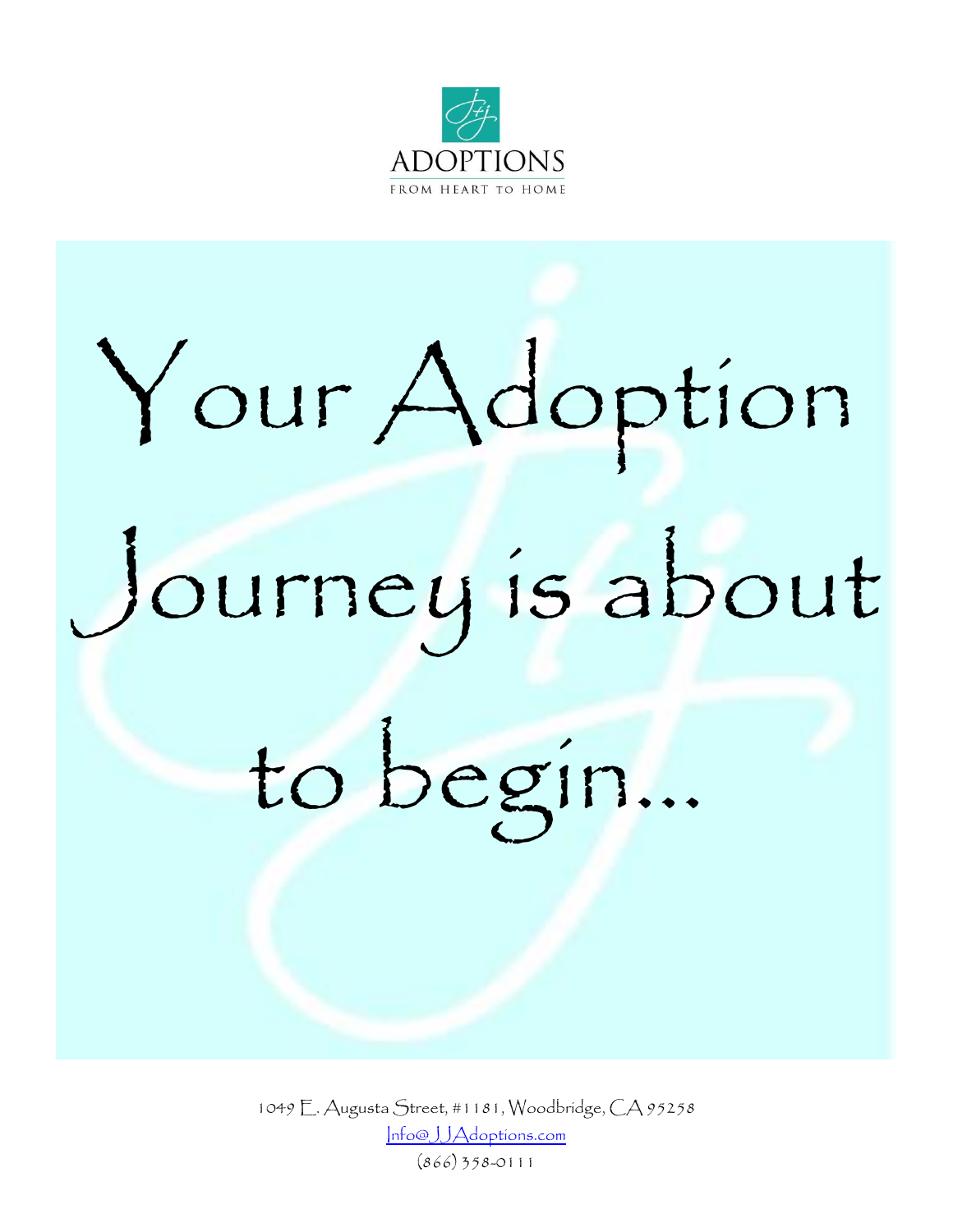

Thank you for visiting J & J Adoptions website and provided us the opportunity to help you build your family through adoption.

I am an adoptive parent myself who adopted my son and daughter. Adopting both of my children not only helped me complete my family it has given me the opportunity to help other families with their adoption journey.

Please feel free to call me at 209.650.0550 to go over all the information | have attached. | know how overwhelming the process of searching for the right adoption company can be. I would love to schedule a meeting with you if you live in the Northern California area. I am also available to set up a conference call most days if it is more convenient for you. My goal as your Adoption Consultant is to help guide you through your adoption journey as smoothly as possible.

Everyone at J & J Adoptions has been involved with adoption or are adoptive parents themselves. To give you the one on one attention you deserve we work with less than 25 waiting families at a time. There are a lot of fees that are involved with your adoption. I want to give you all the information up front so you will not have any unexpected fees during your adoption.

You will need to get a home study completed by a Clinical Licensed Social Worker in your home state. If you need assistance finding someone, we are more than willing to help you with this. The home study process is quite simple. The fees vary from state to state from \$1000.00 to \$4000.00.

Once you sign up with J & J Adoptions you will be "Pregnant on Paper" and become a part of our family. We will have you make "Life Books" that are small scrapbook type profiles that are sent out to all the birth families that match what you are looking for. Please plan on sending us at least 10. Once a Birth family picks you and has submitted all the documents that we need to go forward we will contact you to set up a phone conference with the Birth family. If everything goes smooth, you will be matched. You will be in contact with the Birth family throughout the pregnancy until the baby is born. We facilitate with the hospital and social workers to make sure the staff is aware there is an adoption plan in place, the baby will be released to you from the hospital. You will need to pay the social worker to relinquish the Birthmothers parental rights, this fee ranges from \$500.00 to \$750.00.

If the baby is born out of your home state, we will coordinate with your state and the Birth families state to get the Interstate Compact approval to move the baby out of state. The fee for this is from \$1500.00 to \$2000.00. You will need to stay in the birth state until we have the approval, this can take up to 14 business days. Make sure you plan on last minute flights and hotel fees.

I would be honored to go over the adoption process with you, please give me a call at 209.650.0550 or email if you have any questions. Once you are ready to become part of the J & J Adoption family, please give us a call. I look forward to helping you with your adoption journey.   

We only do domestic adoptions; we do not handle international adoptions.

Sincerely,

*Khimm*

J & J Adoptions 866-358-0111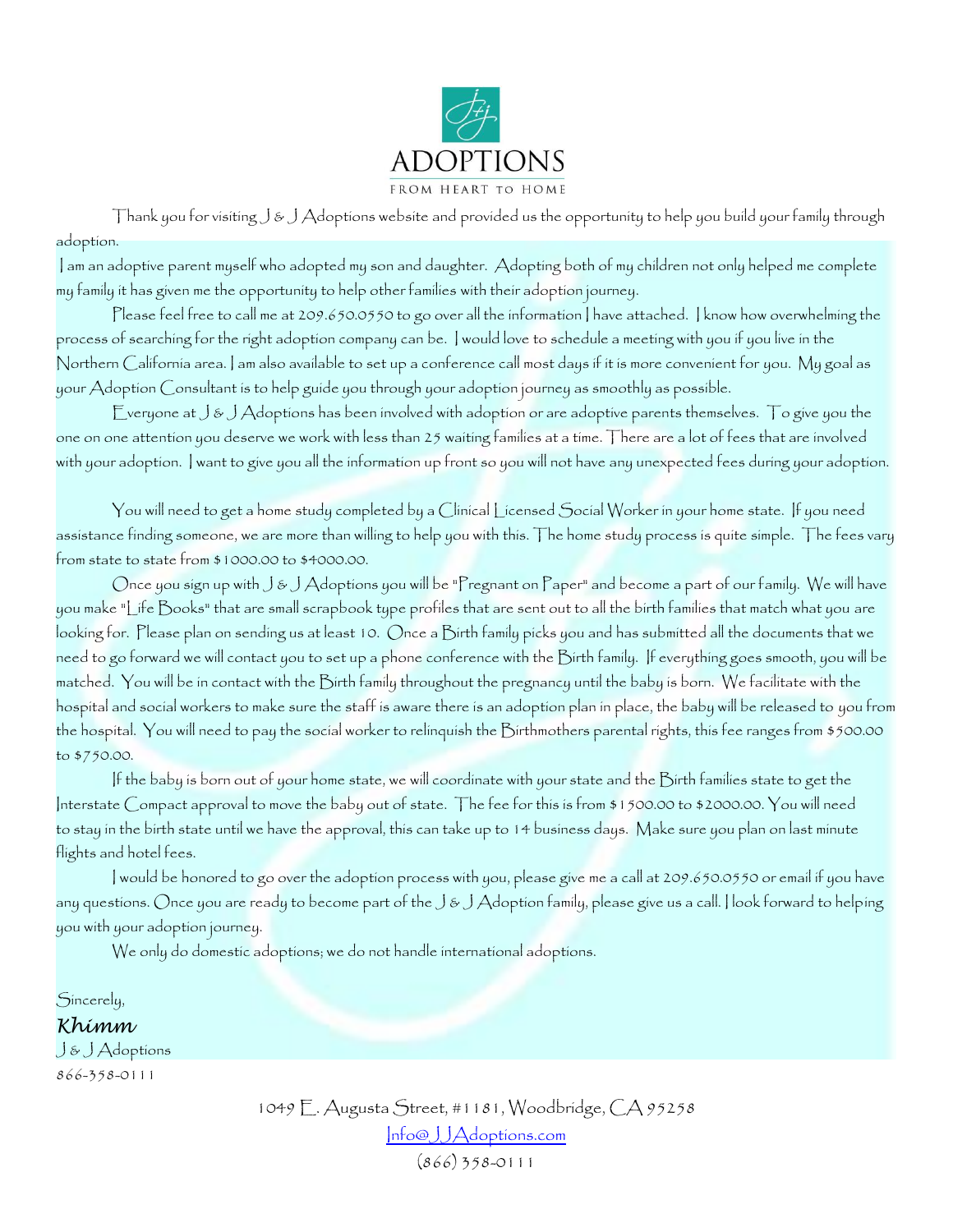

The following is a general overview of how to start the adoption process. If you have any questions about the information listed below, please contact us at (209) 200-3007.

## Step 1 – Initial Information

After you have decided to have J & J Adoption Consultants help you with your adoption journey & you will become part of the  $\bigcup \mathfrak{G}$  ) family, we will need a completed application.

## Step 2 – Information

Once our office reviews your Adoptive Family Application we will call and let you know if we can help make your dream of expanding your family true. a baby in your home. At this time, we may have a waiting list that you will be placed on. We actively work with no more than 10 families at a time. However, the time on our waiting list is usually short.

#### Step 3 - Preparation and completion of Paperwork

Start your profile book. This is what is sent out to the Birth Families. If you have been accepted and are on the waiting list, you can work on this too! It helps pass the time and you will be ready to go.

Creating your Adoption Profile Book; Your profile book is of very great importance. Typically, a Birth Mother will be forming her initial impression of you from your profile book. You will, therefore, want to present yourselves well. While the creation of a profile book does take effort, the time, care, and concern that you invest in the preparation of the profile book will come across to a Birth Parent. Birth Parents have related to us that profile books that are concise, well thought out and organized convey to them the sincerest and deep desire of a couple who wishes to adopt.

Letters of Recommendation; Have the people writing the letter of recommendation mention their relationship with you (relative, co-worker, best friend, your children). Also, how long they have known you and how they know you. Ask for about 5 to 10 letters, you can then pick the best letters to put in your profile book.

 $\mathcal S$ tart your  $\mathcal F$ lome  $\mathcal S$ tudy;  $\mathcal D$ epending on your state and county of residence, we will refer you to a home study provider.

# Step 4 – Congratulations, you are on the right track to be Pregnant on Paper!

You are now an active member of the J & J Adoption Consultants Family. During this time, the adoptive family will have contact with J & J who can provide suggestions and feedback. The adoptive family should maintain their normal routine as well as continue to educate and prepare themselves for their adoption journey.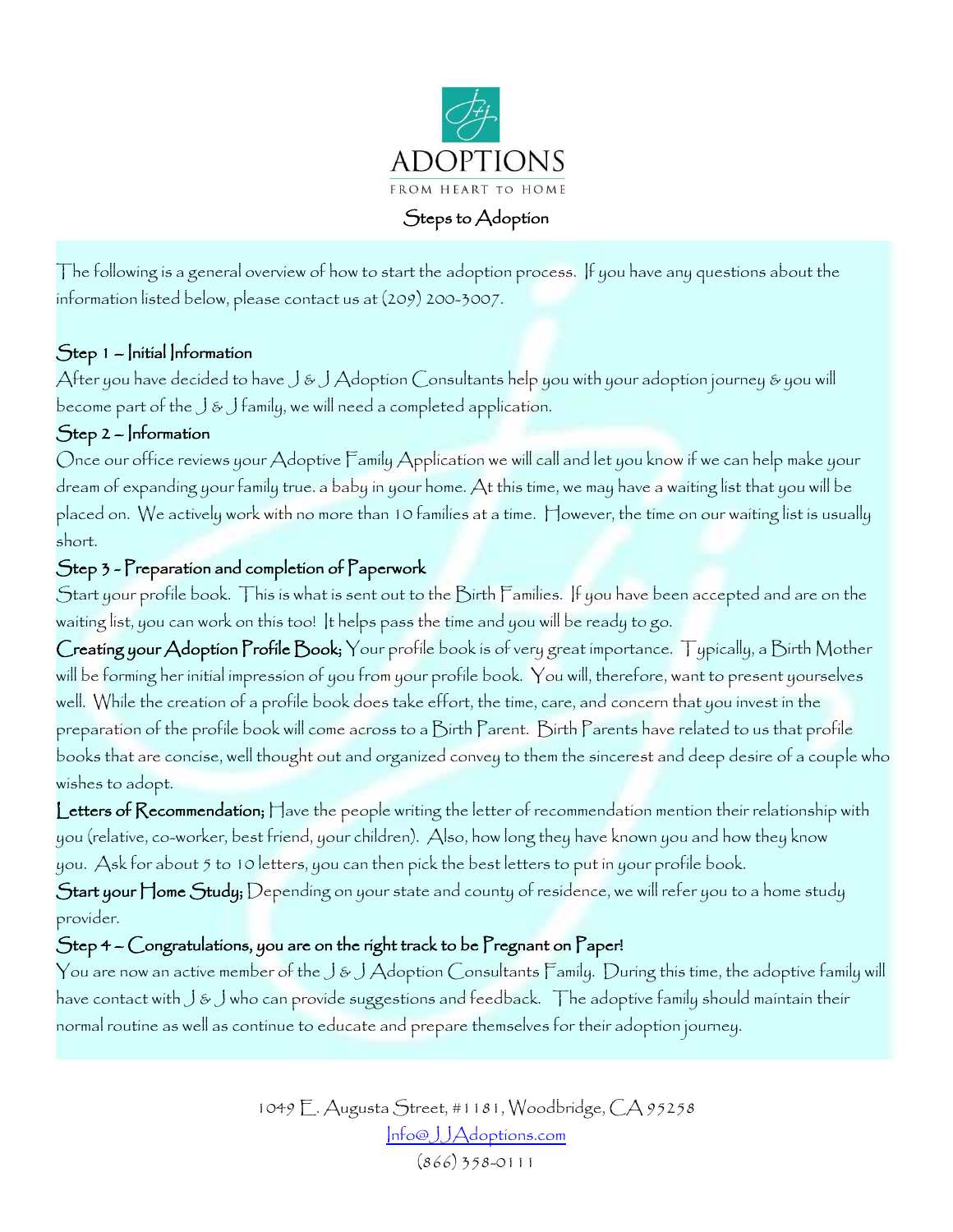

# Creating Your | ife Books

Creating your life books is going to one of the most challenging projects you will have during your adoption journey! The books are the first impression the birth family has of you, you want them to show who you truly really are.

We can help guide you on the correct path to create them yourselves.

It is particularly important when you are creating the life books that you keep out any identifying information such as your last name, name of your employer, city you live in and so forth. We do not any birth families being able to find you online and try to contact you directly. We are here to protect and shelter you from unwanted calls.

We ask that you submit 5 to 10 life books to us once you complete them. We would love to have a pdf version emailed to us at our [info@JJAdoptions.com](mailto:info@JJAdoptions.com) email. The books will need to be no larger than 9x12 and must be softbound, please no hard cover books.

The life books should focus on you and your significant other more than your children if you have any. Birth families like to see a lot of pictures, try to have more candid and recent photos rather than a lot of professional photos.

Usually a dear birth mother letter is placed in the front of the life book, there are times when families are more creative and are able to make their life book read more like an actual book. This is your book, make it how you want it to stand out! We recommend that you include a statement at the end of your letter and the book that if they would like to get to know you better they can call  $J$  &  $J$  Adoptions at 209.650.0550 or email us at <u>info@JJAdoptions.com</u>. If you have a website or Facebook page that you would like to share with them this would be a good opportunity to do so.

Adding a few letters of reference from family or friends with their picture towards then end of your book helps the birth families get to know you a little better.

Please remember we are here to help, you can email us your dear birth parent letter and life book for us to look over for you.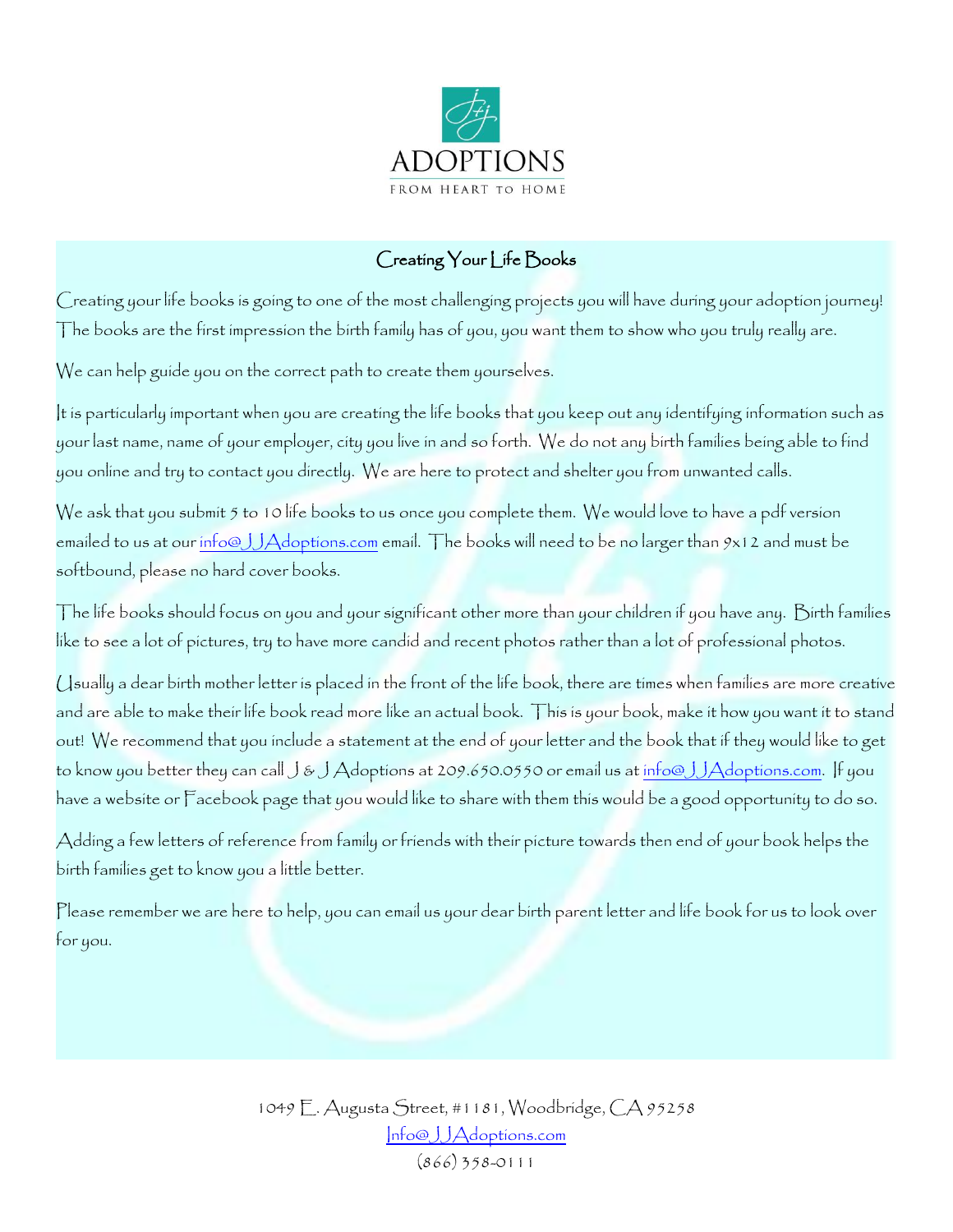

# Having a hard time with your Life Book?

Here are some things for you to consider adding to your Life Book.

- Briefly mention why you are considering adoption
- Describe your home, neighborhood, and pets
- Share your hobbies & interests
- Educational background or goals
- Talk about your family, extended family, and support system
- Stay positive and sincere

#### Letters of Recommendation Ideas

- Ask for several letters from family & friends, this will allow you to choose the best ones to place in the book
- Make sure any identifying information on either party is not included
- Letters from children are often appreciated.

Some families choose to make original scrapbooks others do photo books through Shutterfly.com, WalgreensPhoto.com and or CostcoPhoto.com.

For a small fee we can create your life books for you with your information.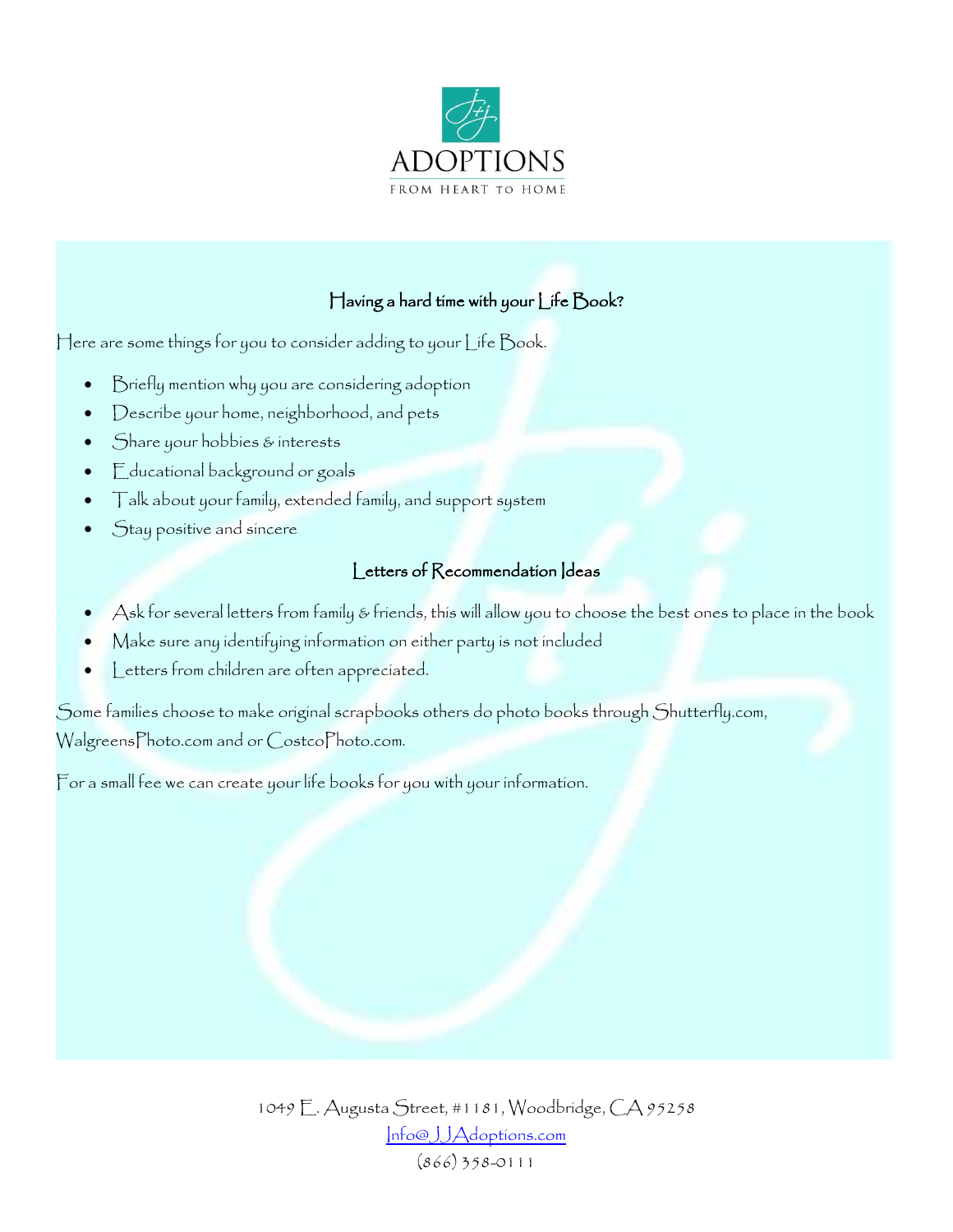

# Private Independent Domestic Adoptions

A List of Possible Estimated Fees to Expect

• J&JAdoptions \$6,000.00

J & J Adoptions services include but not limited to the facilitation of the matching process between you and a birth mother, advertising, birth mother outreach and coordination.

- Agency  $\Box$  Mome Study Fee  $\Box$  \$1,500.00 to \$5,000.00 A Home Study will need to be done in your state by a clinical licensed social worker.
- $\text{Agency Post Placement Home Study Fee}$   $\bullet$  \$1,500.00 to \$2,500.00 A social worker will meet with you up to 3 times after the baby is placed in your home, they will issue a report to be submitted to the courts to request a adoption finalization hearing.
- Adoption Service Provider **6.000.000 to \$2,000.00** A social worker or notary to assist in relinquishment of birth family's rights depending on state.
- $|$ nterstate Compact  $\overline{e}$ e  $\overline{f}$  \$250.00 to \$500.00 To get permission from birth state of the child to bring the child home to the adoptive family's home state.
- Birth Parent Counseling Fees Up to \$500.00 We do our best to help counsel the birth parents or refer them to many of the free resources available to them.
- $\mathbb{B}$ irth Parent Coordination Up to \$3,000.00

If a birth parent is in need of a lot of assistance/coordination from J & J Adoptions such as taking her to all of her doctor appointments.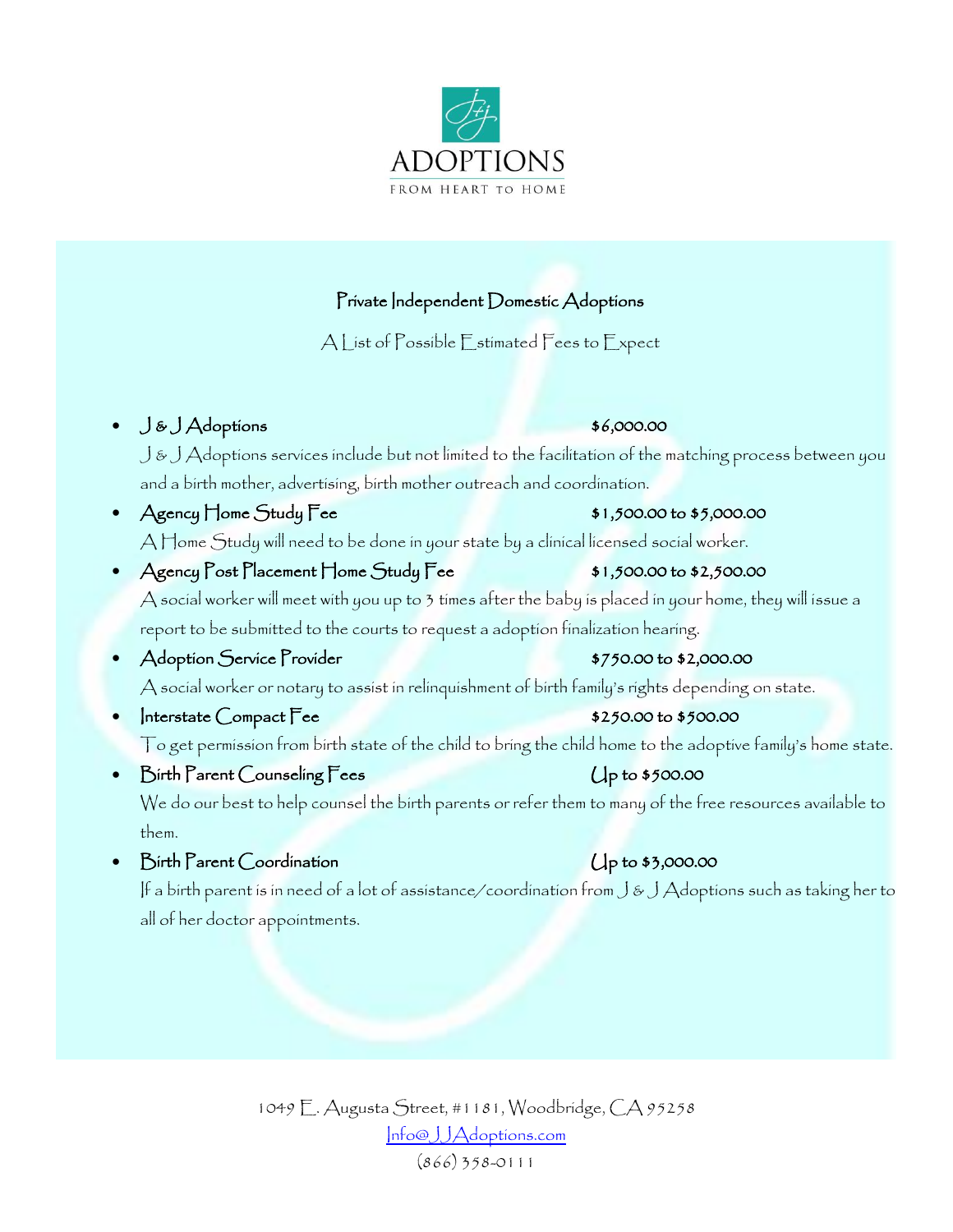

# Loans, Grants, Tax Credits and Other Benefits

## Available Financing

 $\bigcup \& \bigcup A$ doptions has coordinated with lenders with financing programs to help our clients manage adoption related expenses and provide them with the peace of mind. Easy, affordable financing available.

Signature loans that may cover 100% of your adoption costs: LightStream.com <https://www.lightstream.com/adoption-financing> AmericasChristianCU.com [https://www.americaschristiancu.com/personal/personal-loans/adoption](https://www.americaschristiancu.com/personal/personal-loans/adoption-loans.html)[loans.html](https://www.americaschristiancu.com/personal/personal-loans/adoption-loans.html) Best Egg <https://www.bestegg.com/personal-loans/baby-and-adoption-loan> Citizens Bank <https://www.citizensbank.com/personal-loans/overview.aspx> Adoption Lender [https://www.adoptionlender.com](https://www.adoptionlender.com/) ABBA Fund [http://www.abbafund.org](http://www.abbafund.org/) [www.AffordingAdoption.com](http://www.affordingadoption.com/) 

[www.NEFE.org](http://www.nefe.org/) www.AdoptionFinancingInformation.com www.AdoptionFinacing.org www.AdoptionSubsidy.org www.NACAC.org

Please note: J & J Adoptions representation of clients is strictly limited to adoption services and J & J Adoptions are NOT a lender, nor do we represent you in regard to any loan. You will need to contact the lenders directly.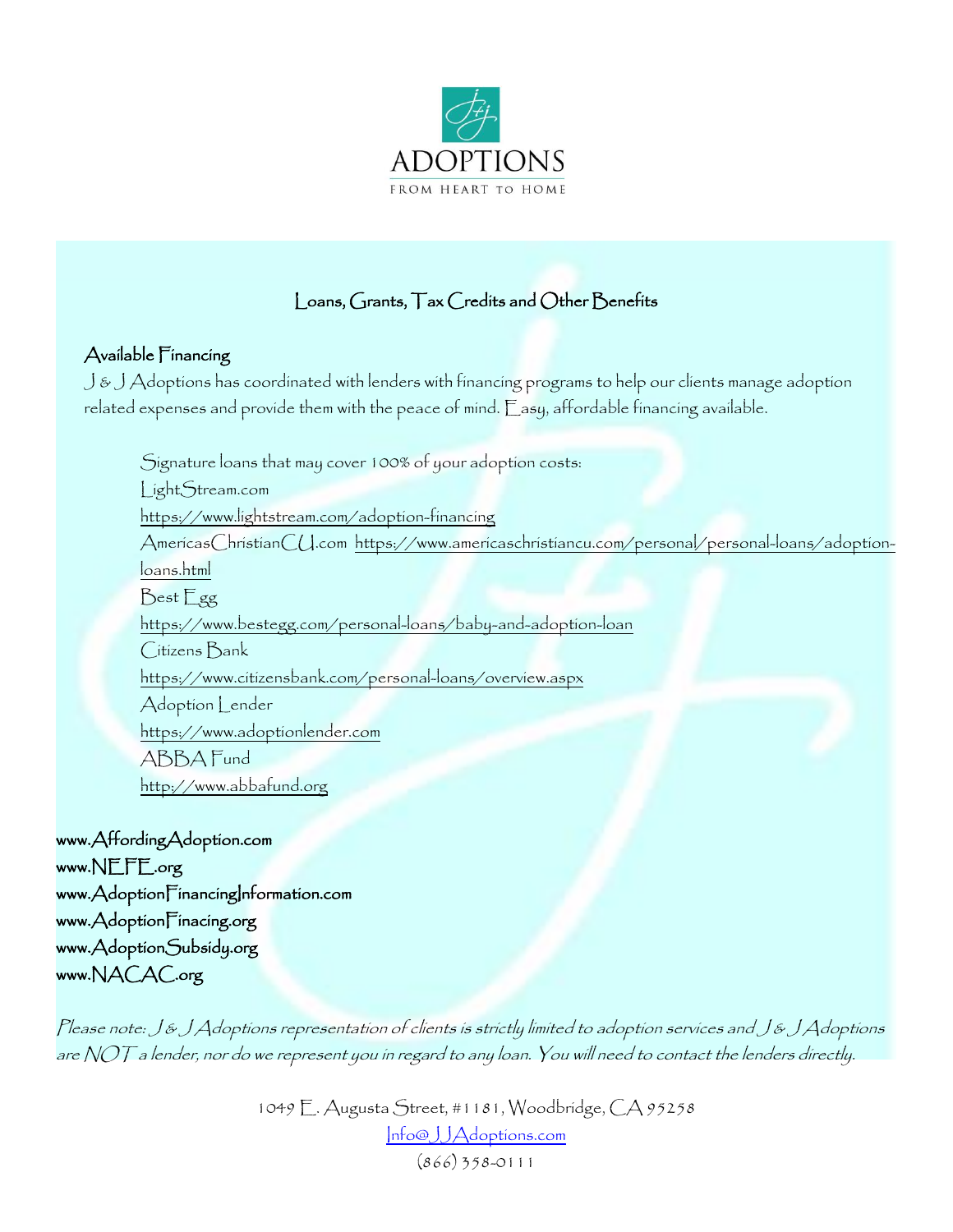

Federal Adoption Benefits The Adoption Tax Credit is approximately \$1,300.00 per child. Please consult with your tax professional for more details. www.nacac.org/taxcredit/taxcredit20122013.html

**Military Adoption Benefit** Eligible Soldiers serving on active duty may be reimbursed a maximum of \$2,000 per child for qualifying expenses related to the adoption of children under the age of 18, up to a maximum of \$5,000 per calendar year for multiple adoptions. myarmybenefits.us.army.mil

 $\operatorname{\sf State\,}$   $\Gamma$ ax  $\operatorname{\sf Credit\,}$ In addition to the federal tax credits, some states may offer state level tax assistance.

Employer Assistance Hundreds of employers of every size and industry offer adoption benefits for employees. Employees may be eligible for paid leave and reimbursement. Be sure to check with your human resources department to see what your employer offers.

National Adoption Foundation (NAF) NAF offers aid to families for expenses associated with their adoption of children through direct grants that range from \$500 - \$2,500. NAF also offers adoption disruption insurance designed to protect Adoptive Parents in the event the Birth Mothers change their minds and decides not to place the child for adoption.

Gift of Adoption Fund (GOAF) GOAF is a national charitable organization. Any US citizen adopting from anywhere in the world that has an approved home study from a licensed agency or social worker is eligible to apply for a grant. Financial need and personal commitment toward financing a significant portion of the adoption cost must be demonstrated. Grants range from \$1,000 - \$7,500.

HelpUsAdopt.org HelpUsAdopt.org is a national non-profit 501(c)(3) financial assistance grant program. To apply, you must be a US citizen residing in the US and you must have a complete certified home study that has been approved by a qualified agency or licensed professional in the state in which you reside. You must also demonstrate that you are facing significant financial obstacles and need financial assistance with your adoption expenses. Grants range from \$500 - \$15,000 depending on individual situations.

 $\text{FundYourAdoption.} \text{TV}$  Has many ways to help you finance your adoption.